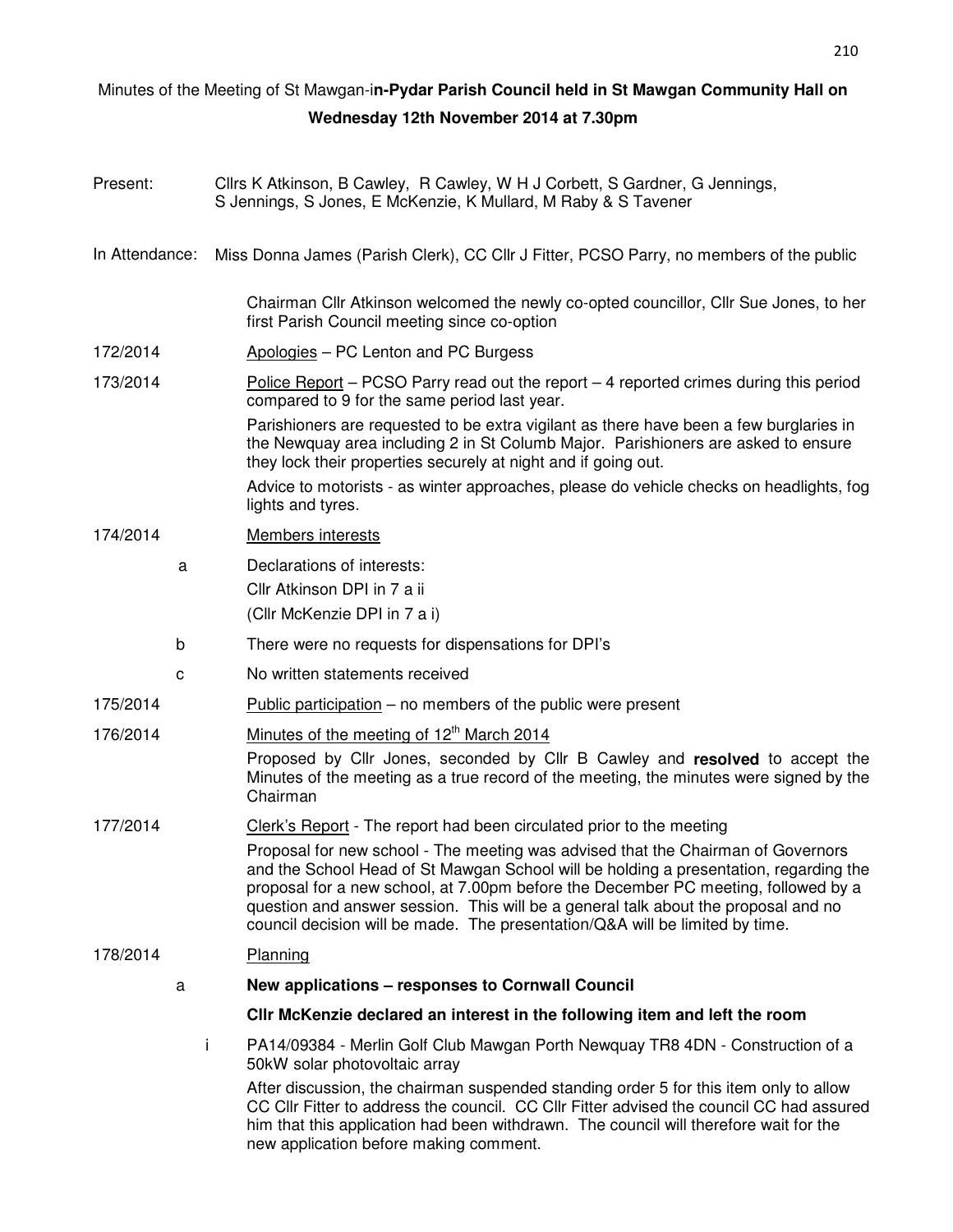## **Cllr McKenzie returned to the room - Cllr Atkinson left the room**

|          |   | ii. | PA14/09602 - St Josephs St. Mawgan Newquay TR8 4ES - Mrs E Walker - Upgrade<br>existing dwelling with the addition of first floor living space (Amended scheme following<br>planning application PA13/10734)<br>After discussion, proposed by Cllr Corbett, seconded by Cllr S Jennings and resolved<br>that the council have no objections to the planning application |
|----------|---|-----|-------------------------------------------------------------------------------------------------------------------------------------------------------------------------------------------------------------------------------------------------------------------------------------------------------------------------------------------------------------------------|
|          |   |     | Cllr Atkinson returned to the room                                                                                                                                                                                                                                                                                                                                      |
|          | b |     | Advices and decisions by Cornwall Council – circulated                                                                                                                                                                                                                                                                                                                  |
|          | с |     | To discuss planning enforcement issues – to refer any new issues and updates - if any<br>Clerk to: request an update from CC on case EN14/01674                                                                                                                                                                                                                         |
|          | d |     | Affordable housing update – none                                                                                                                                                                                                                                                                                                                                        |
| 179/2014 |   |     | Neighbourhood Planning - none                                                                                                                                                                                                                                                                                                                                           |
| 180/2014 |   |     | Working groups:                                                                                                                                                                                                                                                                                                                                                         |
|          | a |     | <b>Beach and environment</b>                                                                                                                                                                                                                                                                                                                                            |
|          |   | Ť   | <b>Working Group report</b><br>Clerk to: Contact M Farmer reference the pile of tyres on the beach<br>Contact CC/Cory re the dog bin at the top end of Valley Road                                                                                                                                                                                                      |
|          | b |     | <b>Amenities</b>                                                                                                                                                                                                                                                                                                                                                        |
|          |   | Ť   | Working Group report: None received                                                                                                                                                                                                                                                                                                                                     |
|          | C |     | <b>Transport and Rights of Way</b>                                                                                                                                                                                                                                                                                                                                      |
|          |   | j.  | Working Group report: None received                                                                                                                                                                                                                                                                                                                                     |
| 181/2014 |   |     | Reports - to receive reports from meetings - None received                                                                                                                                                                                                                                                                                                              |
| 182/2014 |   |     | St Mawgan toilets - to receive an update<br>Clerk to: Contact the solicitors for an urgent update                                                                                                                                                                                                                                                                       |
| 183/2014 |   |     | St Mawgan play area – to receive an update<br>The chairman updated the council on the new play area equipment                                                                                                                                                                                                                                                           |
| 184/2014 |   |     | To receive and consider the half year accounts and budget for precept setting for<br>2015/16 and any associated actions                                                                                                                                                                                                                                                 |
|          |   |     | The budget and accounts were circulated prior to the meeting. The council will set the<br>precept at the December meeting                                                                                                                                                                                                                                               |
| 185/2014 |   |     | To consider the boundaries proposal by Newquay TC and any associated actions                                                                                                                                                                                                                                                                                            |
|          |   |     | After discussion, proposed by Cllr Tavener, seconded by Cllr G Jennings and resolved<br>by the council that they wished to keep the existing boundaries and the clerk to inform<br>Newquay TC accordingly                                                                                                                                                               |
| 186/2014 |   |     | To receive and consider the quote received for the work required at Lawry's Bridge and<br>Dark Lane and any associated actions and expenditure                                                                                                                                                                                                                          |
|          |   |     | Proposed by Cllr Tavener, seconded by Cllr McKenzie and resolved that the quote for<br>labour be accepted with the PC to purchase materials - Cllr Gardner abstained from the<br>vote                                                                                                                                                                                   |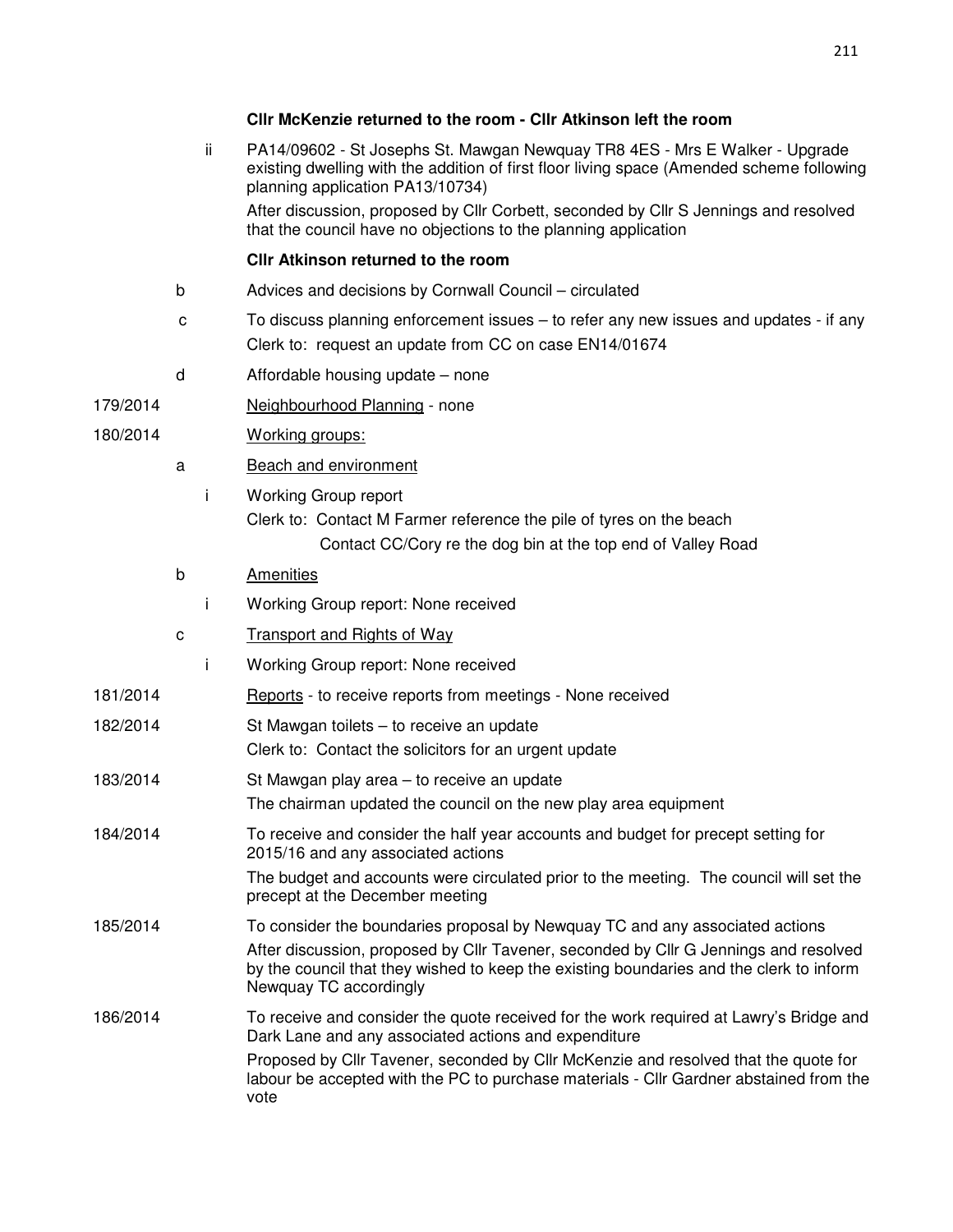| 187/2014 | To consider the options regarding the repair or replacement of the councils mower and<br>any associated actions and expenditure                                                                                                                                                                                       |
|----------|-----------------------------------------------------------------------------------------------------------------------------------------------------------------------------------------------------------------------------------------------------------------------------------------------------------------------|
|          | After discussion, the council agreed that the chairman and clerk will investigate the<br>various options discussed and report back to the council                                                                                                                                                                     |
| 188/2014 | To agree cover and any associated expenditure to cover the clerks sick leave absence                                                                                                                                                                                                                                  |
|          | Options were circulated to councillors before the meeting, the council agreed to accept<br>Paul Roberts offer to help the council during the clerk's absence for which a nominal<br>fee will be paid.                                                                                                                 |
| 189/2014 | Council to consider granting permission for the re-internment of W H Higham at the St<br>Mawgan burial ground and any associated actions                                                                                                                                                                              |
|          | Proposed by Cllr Atkinson, seconded by Cllr Jones and resolved that the council have<br>no objections                                                                                                                                                                                                                 |
| 190/2014 | To receive and consider the BT Proposal options for payphone removal in the parish<br>and any associated actions and expenditure                                                                                                                                                                                      |
|          | After discussion the council agreed that they object to the removal of the payphone at<br>Trenance, until substantially improved mobile coverage is available                                                                                                                                                         |
| 191/2014 | To consider options for the replacement or repair of the St Mawgan play area fence<br>and any associated actions and expenditure                                                                                                                                                                                      |
|          | Clerk to: investigate costs of replacing the fencing and funding options                                                                                                                                                                                                                                              |
| 192/2014 | To discuss and consider the potential options for a play area in Mawgan Porth                                                                                                                                                                                                                                         |
|          | After discussion, the council agreed that CIIr Atkinson would have an informal<br>discussion with the Bedruthan Hotel and Spa, as per advice from parishioners<br>regarding the possibility of a joint play area there                                                                                                |
| 193/2014 | To receive and consider the draft agreement for Kernow Solar Farm from CC and the<br>parish council's suggestions/requirements to send to CC                                                                                                                                                                          |
|          | Suggestions for amendments, from councillors, circulated prior to the meeting.                                                                                                                                                                                                                                        |
|          | The council agreed that the comments already received and circulated should be sent<br>to CC                                                                                                                                                                                                                          |
| 194/2014 | To receive and consider the advice from CALC on the council's standing orders and<br>any associated actions                                                                                                                                                                                                           |
|          | Clerk to: Draft new standing orders as per CALC advise                                                                                                                                                                                                                                                                |
| 195/2014 | To note and discuss options for Mawgan Porth Toilets and any associated actions                                                                                                                                                                                                                                       |
|          | After discussion, the chairman suspended standing order 5 for this item only to allow<br>CC CIIr Fitter to address the council. CC CIIr Fitter advised the council that the toilets<br>were only closed during the winter months and the potential transfer of the toilets from<br>CC to the MPBG has come to nothing |
|          | Cllrs Tavener and Mullard to investigate the future of the toilets in the new situation and<br>report back to the council                                                                                                                                                                                             |
| 196/2014 | To note and discuss if appropriate, the correspondence received since the last meeting<br>- circulated prior to meeting                                                                                                                                                                                               |